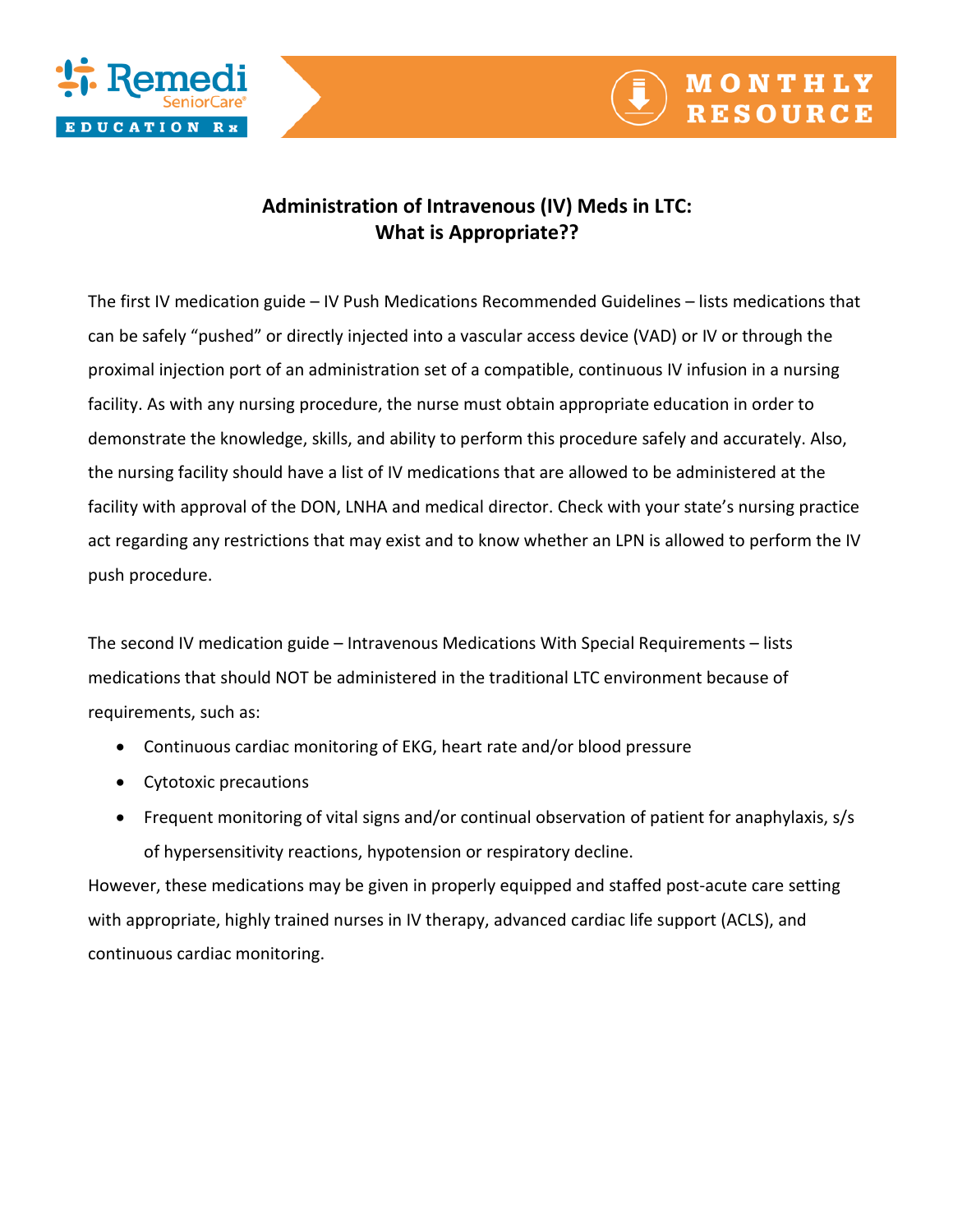## **IV PUSH MEDICATIONS RECOMMENDED GUIDELINES**

|                                  | <b>DOSE/RATE OF</b>                                                                                    |                                                                                                                                                                                                                             |
|----------------------------------|--------------------------------------------------------------------------------------------------------|-----------------------------------------------------------------------------------------------------------------------------------------------------------------------------------------------------------------------------|
| <b>MEDICATION</b>                | <b>ADMINISTRATION</b>                                                                                  | <b>CONSIDERATIONS</b>                                                                                                                                                                                                       |
| Dextrose 50%                     | 20-50 mL slowly at 3 mL/minute                                                                         | Administer into a large peripheral vein or Central Vascular Access Device (CVAD).                                                                                                                                           |
| Famotidine (Pepcid)              | Each 20 mg or fraction thereof over at least 2<br>minutes                                              | Dilute 20 mg to 5-10 mL with 0.9% sodium chloride.                                                                                                                                                                          |
| Furosemide (Lasix)               | Each 40 mg or fraction thereof over 1-2<br>minutes                                                     | Monitor BP, electrolytes, CO2, and BUN. Risk of otoxicity increases with higher doses, rapid injection, decreased<br>renal function, or concurrent use with other otoxic drugs.                                             |
| Glucagon                         | 1 mg or fraction thereof over 1 minute                                                                 | Admix with diluent supplied.                                                                                                                                                                                                |
| Heparin Sodium                   | 1,000 units or fraction thereof over 1 minute                                                          | After test dose of 1000 units, any single injection (5,000 units or fraction thereof) may be given over 1 minute.                                                                                                           |
| Hydrocortisone (Solu-Cortef)     | Each 100 mg or fraction thereof over 30<br>seconds-1 minute                                            | Extend administration time to 10 minutes for doses greater than 500 mg.                                                                                                                                                     |
| Hydromorphone HCL (Dilaudid)     | 2 mg or fraction thereof over 2-5 minutes                                                              | Causes respiratory depression.* Monitor VS and observe patient frequently to continuously based on dose.                                                                                                                    |
| <b>Insulin Regular</b>           | 5-30 units over 1 minute                                                                               | Use ONLY regular insulin.                                                                                                                                                                                                   |
| Methylprednisolone (Solu-Medrol) | Over several minutes                                                                                   | For higher doses, administer by IVPB. Too rapid administration of high doses (greater than 500 mg administered<br>over less than 10 minutes) may precipitate hypotension, cardiac arrhythmia and sudden death.              |
| Metoclopramide (Reglan)          | 10 mg or fraction thereof over 2 minutes                                                               | For doses greater than 10 mg, administer IVPB. Too rapid IV injection will cause intense anxiety, restlessness, and<br>then drowsiness.                                                                                     |
| Morphine Sulfate                 | 15 mg or fraction thereof over 4-5 minutes                                                             | Dilute in 4-5 mLs 0.9% sodium chloride or sterile water. Causes respiratory depression.* Keep patient supine;<br>orthostatic hypotension and fainting may occur.                                                            |
| Naloxone (Narcan)                | Each 0.4 mg or fraction thereof over 15<br>seconds                                                     | May be given diluted or undiluted. For narcotic overdose, may repeat in 2-3 minutes if indicated. Symptomatic<br>treatment with O2 and artificial ventilation as necessary should be continued until naloxone is effective. |
| Ondansetron HCL (Zofran)         | 4 mg given over 2-5 minutes                                                                            | For doses greater than 4 mg, administer IVPB. Observe closely.<br>Monitor for irregular pulse. Ambulate slowly to avoid orthostatic hypotension.                                                                            |
| Prochlorperazine (Compazine)     | Each 5 mg or fraction thereof over 1 minute                                                            | Keep patient in supine position and monitor BP and HR before administration and between doses.                                                                                                                              |
| Ranitidine (Zantac)              | Each 50 mg or fraction thereof not to exceed 4<br>mL/minute diluted solution (20 mL over 5<br>minutes) | Too rapid administration has precipitated rare instances of bradycardia, tachycardia, and cardiac dysrhythmias.                                                                                                             |
| Sodium Bicarbonate               | Over 1-3 minutes (during cardiac arrest)                                                               | Confirm absolute patency of vein as extravastion can cause cellutitus, necrosis, ulceration, or sloughing. Flush<br>vascular access device thoroughy before and after administration.                                       |

Note: When using a glass ampule, withdraw with a filter needle, then change to a regular needle for administration.

## **\* Narcan and oxygen must be available**

Reference: Gahart BL, Nazareno AR. 2013 Intravenous Medications. 29th ed. St Louis, MO; Mosby/Elsevier.